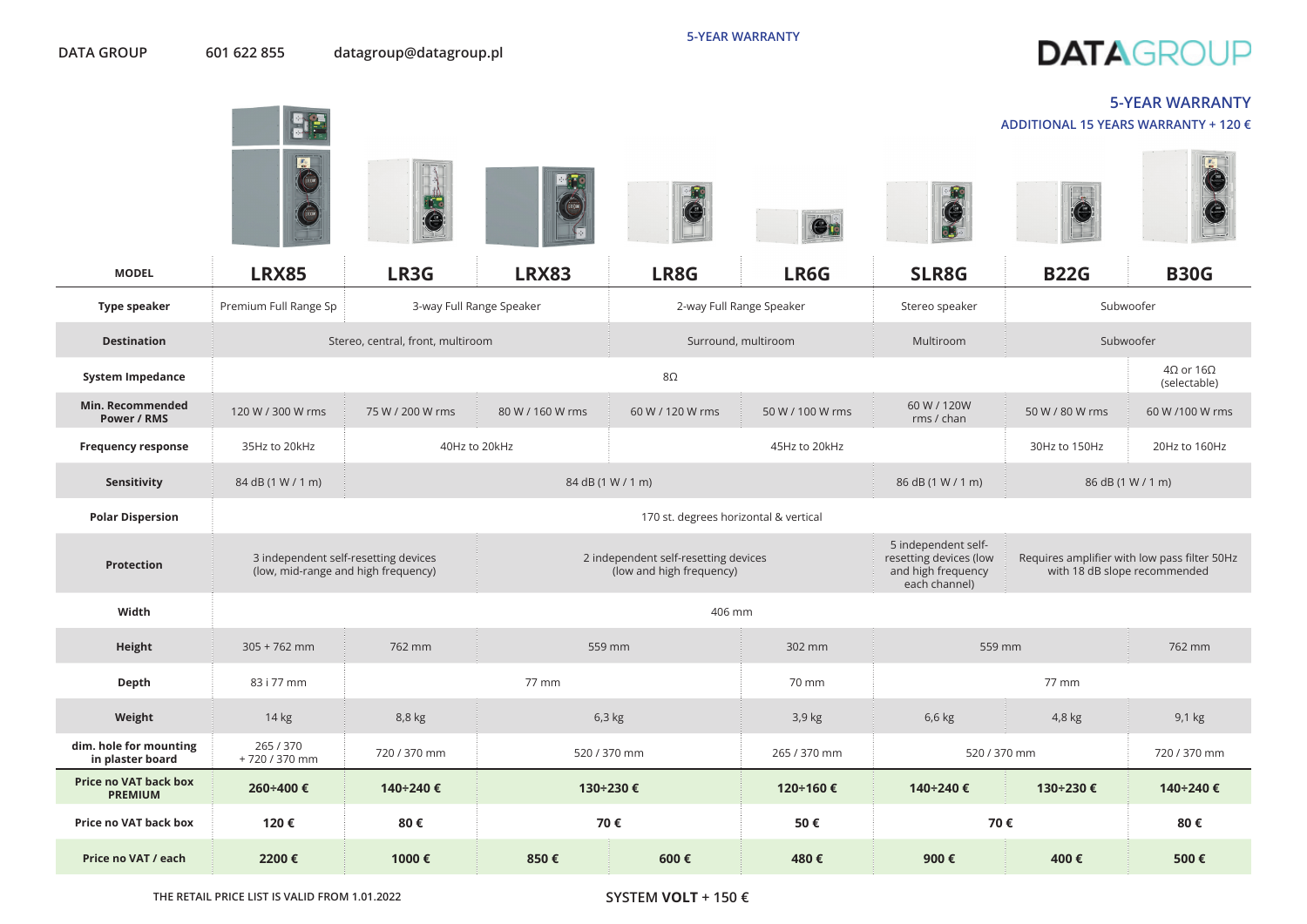

## **External Speakers frost and waterproof** IP - 68

## **5-YEAR WARRANTY ADDITIONAL 15 YEARS WARRANTY + 120 €**

|                                                                               |                                                       |                                                      |                                                               |                                                        | <b>MODEL</b>           | $\begin{array}{ c c c c c }\hline \multicolumn{1}{ c }{0:} & \multicolumn{1}{ c }{0:} & \multicolumn{1}{ c }{0:} & \multicolumn{1}{ c }{0:} & \multicolumn{1}{ c }{0:} & \multicolumn{1}{ c }{0:} & \multicolumn{1}{ c }{0:} & \multicolumn{1}{ c }{0:} & \multicolumn{1}{ c }{0:} & \multicolumn{1}{ c }{0:} & \multicolumn{1}{ c }{0:} & \multicolumn{1}{ c }{0:} & \multicolumn{1}{ c }{0:} & \multicolumn{1$<br><b>SA 2400</b> | <b>255R</b>                                               |  |
|-------------------------------------------------------------------------------|-------------------------------------------------------|------------------------------------------------------|---------------------------------------------------------------|--------------------------------------------------------|------------------------|------------------------------------------------------------------------------------------------------------------------------------------------------------------------------------------------------------------------------------------------------------------------------------------------------------------------------------------------------------------------------------------------------------------------------------|-----------------------------------------------------------|--|
| <b>MODEL</b>                                                                  | <b>StingRay 83</b>                                    | <b>StingRay 8</b>                                    | <b>StingRay 6</b>                                             | <b>StingRay 430</b>                                    | <b>Type</b>            | 2-channel Amplifier                                                                                                                                                                                                                                                                                                                                                                                                                | Subwoofer Amplifier                                       |  |
| <b>Type</b>                                                                   | 3-way Full Range Speaker                              |                                                      | 2-way Full Range                                              | Subwoofer                                              | <b>Freq response</b>   |                                                                                                                                                                                                                                                                                                                                                                                                                                    | Removable rack mounts                                     |  |
|                                                                               |                                                       |                                                      |                                                               |                                                        | Sensitivity            | Signal to Noise Ratio 86 dB below rated output                                                                                                                                                                                                                                                                                                                                                                                     |                                                           |  |
| Freq response                                                                 | 40hz to 20khz                                         | 45Hz to 20kHz                                        |                                                               | 20Hz to 160Hz                                          | System<br>Impedance    | $8Ω$ nominal - minimum $4Ω$                                                                                                                                                                                                                                                                                                                                                                                                        |                                                           |  |
| Sensitivity                                                                   | 84 dB                                                 |                                                      | 83 dB                                                         | 84 dB                                                  |                        | 310W @ $8 \Omega$ <0,05 THD                                                                                                                                                                                                                                                                                                                                                                                                        | 250W @ 8 Ω < 0,05 THD                                     |  |
| <b>System Impedance</b>                                                       |                                                       |                                                      | $8\Omega$                                                     |                                                        | Power                  | 460W @ $4 \Omega$ <0,05 THD                                                                                                                                                                                                                                                                                                                                                                                                        | 350W @ $4 \Omega$ <0,05 THD                               |  |
| Power                                                                         | 80 W / 160 W rms                                      | 60 W / 120 W rms                                     | 50 W / 100 W rms                                              | 60 W / 120 W rms                                       |                        |                                                                                                                                                                                                                                                                                                                                                                                                                                    |                                                           |  |
| Info                                                                          |                                                       | Polar Dispersion - 170 degrees horizontal & vertical |                                                               |                                                        |                        | Variable low pass filter with bypass switch                                                                                                                                                                                                                                                                                                                                                                                        |                                                           |  |
|                                                                               | 3 independent self-resetting<br>devices (low and high |                                                      | 2 independent self-resetting devices (low and high frequency) | 4 independent self- resetting<br>devices (low and high |                        |                                                                                                                                                                                                                                                                                                                                                                                                                                    | Line level inputs and outputs (RCA) / Balanced line (XLR) |  |
|                                                                               | frequency)                                            |                                                      |                                                               | frequency each channel)                                | Info                   | Input optical                                                                                                                                                                                                                                                                                                                                                                                                                      | Additional safety sensors                                 |  |
| Width                                                                         | 530 mm                                                | 530 mm                                               | 378 mm                                                        | 438 mm                                                 |                        | Current draw:500 W(1/4<br>audio power)                                                                                                                                                                                                                                                                                                                                                                                             | Current draw: 6.2A @ 350W                                 |  |
| Height                                                                        | 374 mm                                                | 374 mm                                               | 276 mm                                                        | 787 mm                                                 | Width                  |                                                                                                                                                                                                                                                                                                                                                                                                                                    | 482 mm                                                    |  |
| Depth                                                                         | 98 mm                                                 |                                                      | 98 mm                                                         | 438 mm                                                 | Height                 |                                                                                                                                                                                                                                                                                                                                                                                                                                    | 89 mm                                                     |  |
| Weight                                                                        | 7 kg                                                  | 7 kg                                                 | 6 kg                                                          | 33 kg                                                  | Depth                  | 399 mm                                                                                                                                                                                                                                                                                                                                                                                                                             | 345 mm                                                    |  |
| <b>Additional pattern</b><br>to be selected by the<br>customer / Price no VAT |                                                       | 250€                                                 |                                                               | 700€                                                   | Weight                 | 18 kg                                                                                                                                                                                                                                                                                                                                                                                                                              | 14 kg                                                     |  |
| Price no VAT / each                                                           | 1100€                                                 | 950€                                                 | 700€                                                          | 2700€                                                  | Price no VAT /<br>each | 1600€                                                                                                                                                                                                                                                                                                                                                                                                                              | 800€                                                      |  |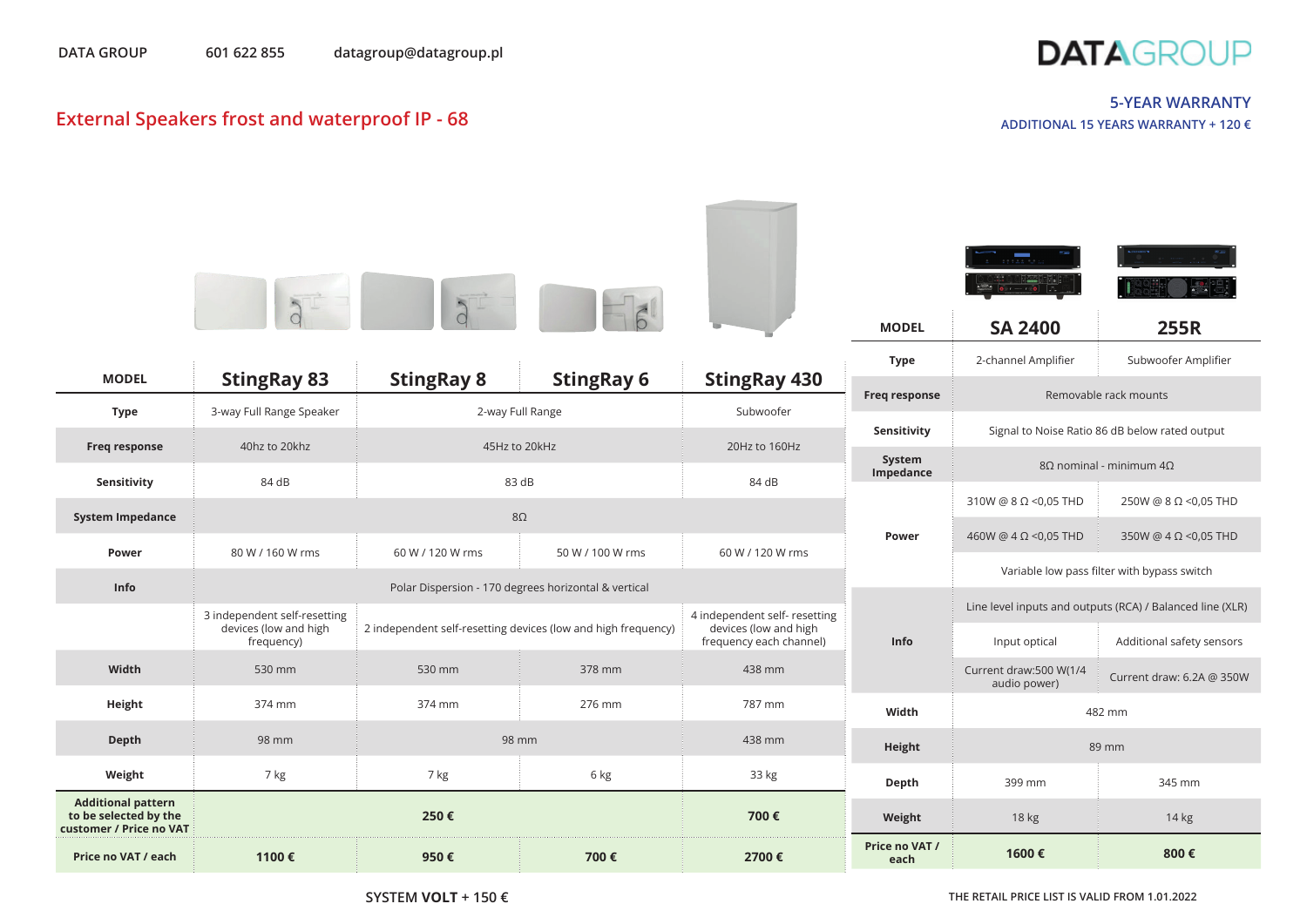## **DATAGROUP**







| <b>Patio Theater - Extreme</b> |                                   |                                                                        | <b>Price no VAT</b> |
|--------------------------------|-----------------------------------|------------------------------------------------------------------------|---------------------|
| SPTv1-P3-105                   | Retracting Outdoor LED A/V System | 105" diag. P3 LED screen, no audio, equipment rack                     | 103 500,00          |
| SPTv1-P3-105-3.1-CMS1          | Retracting Outdoor LED A/V System | 105" diag. P3 LED screen, 3.1 cabinet mounted speakers, equipment rack | 110 250,00          |
| SPTv1-P3-105-3.0-SB1           | Retracting Outdoor LED A/V System | 105" diag. P3 LED screen, 3.0 sound bar speakers, equipment rack       | 111 150,00          |
| SPTv1-P3-138                   | Retracting Outdoor LED A/V System | 138" diag. P3 LED screen, no audio, equipment rack                     | 125 730,00          |
| SPTv1-P3-138-3.1-CMS1          | Retracting Outdoor LED A/V System | 138" diag. P3 LED screen, 3.1 cabinet mounted speakers, equipment rack | 132 480,00          |
| SPTv1-P3-138-3.1-SB1           | Retracting Outdoor LED A/V System | 138" diag. P3 LED screen, 3.1 sound bar speakers, equipment rack       | 133 380,00          |
| SPTv1-P3-156                   | Retracting Outdoor LED A/V System | 156" diag. P3 LED screen, no audio, equipment rack                     | 149 490,00          |
| SPTv1-P3-156-3.1-CMS2          | Retracting Outdoor LED A/V System | 156" diag. P3 LED screen, 3.1 cabinet mounted speakers, equipment rack | 157 590,00          |
| SPTv1-P3-156-3.1-SB2           | Retracting Outdoor LED A/V System | 156" diag. P3 LED screen, 3.1 sound bar speakers, equipment rack       | 159 840,00          |
| SPTv1-P3-190                   | Retracting Outdoor LED A/V System | 190" diag. P3 LED screen, no audio, equipment rack                     | 187 110,00          |
| SPTv1-P3-190-3.1-CMS2          | Retracting Outdoor LED A/V System | 190" diag. P3 LED screen, 3.1 cabinet mounted speakers, equipment rack | 195 210,00          |

| <b>Patio Theater TRANSFORMER</b> |                                |                                                                    | Price no VAT |
|----------------------------------|--------------------------------|--------------------------------------------------------------------|--------------|
| SPTv2-P3-120                     | Folding Outdoor LED A/V System | 120" diag. P3 LED screen, no audio                                 | 128 700.00   |
| SPTv2-P3-120-3.1                 | Folding Outdoor LED A/V System | 120" diag. P3 LED screen, 3.1 audio, self contained equipment rack | 135 800.00   |
| SPTv2-P3-120-3.1-EXT             | Folding Outdoor LED A/V System | 120" diag. P3 LED screen, 3.1 audio, external equipment rack       | 135 450,00   |